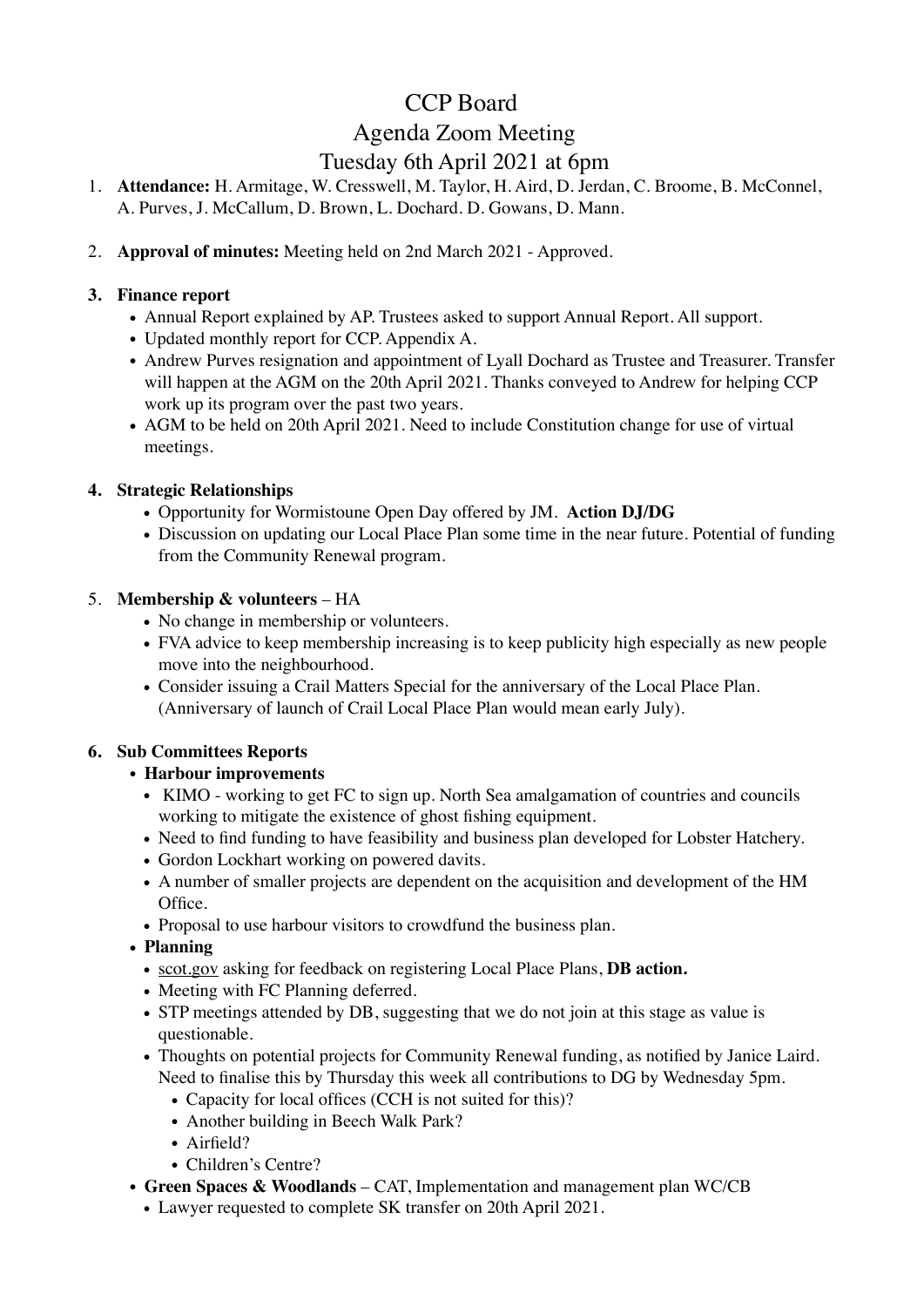- WC held meeting with hydrologist who will prepare pricing proposals for business plan development.
- University bid to Biodiversity Fund was successful, which will provide support to Crail (CCP) for grassland management. For the first year an operator will be provided as well as the equipment. CCP needs to sign the agreement. WC will circulate. Commitment is to providing 'owned land' for 10 years to enable the project to implement. If no negative comment proceed with signing.
- Bow Butts has 3 new oak trees and CGS has turned over the corn bunting area. Need to firm up on seeding date. **Action WC/DJ**
- Pinkerton no planning permission required for creation of ponds. Trying to clarify ownership of land other side of the path.
- Crowdfunding needs to show visible results to supporters and the community, if we want to be able to use this method again, and again.
- **Community Hal**l
	- Project Coordinator Susanne Ferguson started 29th March
	- Need to work on Cloud file share area
	- Outstanding work done by Eric and George Morris. Partition moving, kitchen units removed, cupboard prepared for reversal. Ceiling will be painted this week and new LED light fitted.
	- East Neuk Festival, BBC and SCO visited today, all very complimentary about the hall.
	- Imminent Bookings: East Neuk Festival 1st to 5th May. Election 6th May.
	- SF learning a lot about COVID processes from NHS Fife.
	- Adapt and Thrive funding application is going well. Have A&T Advisor that provides 15 hours of support to prepare the final application. Possible result by the end of next week.
	- Kitchen Upgrade Tenders should all be returned on the 8th April. (Later delayed one week).

#### 7. **Further asset transfers** – Denburn wood, additional land at Pinkerton, Westbraes (?).

#### 8. **Community Projects**

- Victoria Gardens Great turnout for all sessions.
- Pandemic Memorial Tree Planting Proposal from Phillipa Mitchell to have avenue of cherry trees, which might soften the blow of losing a few major trees due to disease. Needs to be passed through Community Council. **DG Action.**
- Should we be working to position Crail as a Carbon Neutral Location. Engage with Sonja again? **WC Action.**
- Youth Worker Funding Strong candidate for Youth Work was interviewed for the CCH PC position. Looking at potential funding for this position.
	- We must keep in mind the need to support the elderly, especially where there is a Dementia challenge. MT.
- 9. **Website/Publicity** Chasing income for those being promoted on [crail.info](http://crail.info)
- 10. **Next Meeting:** Tuesday 4th May 2021 at 6pm